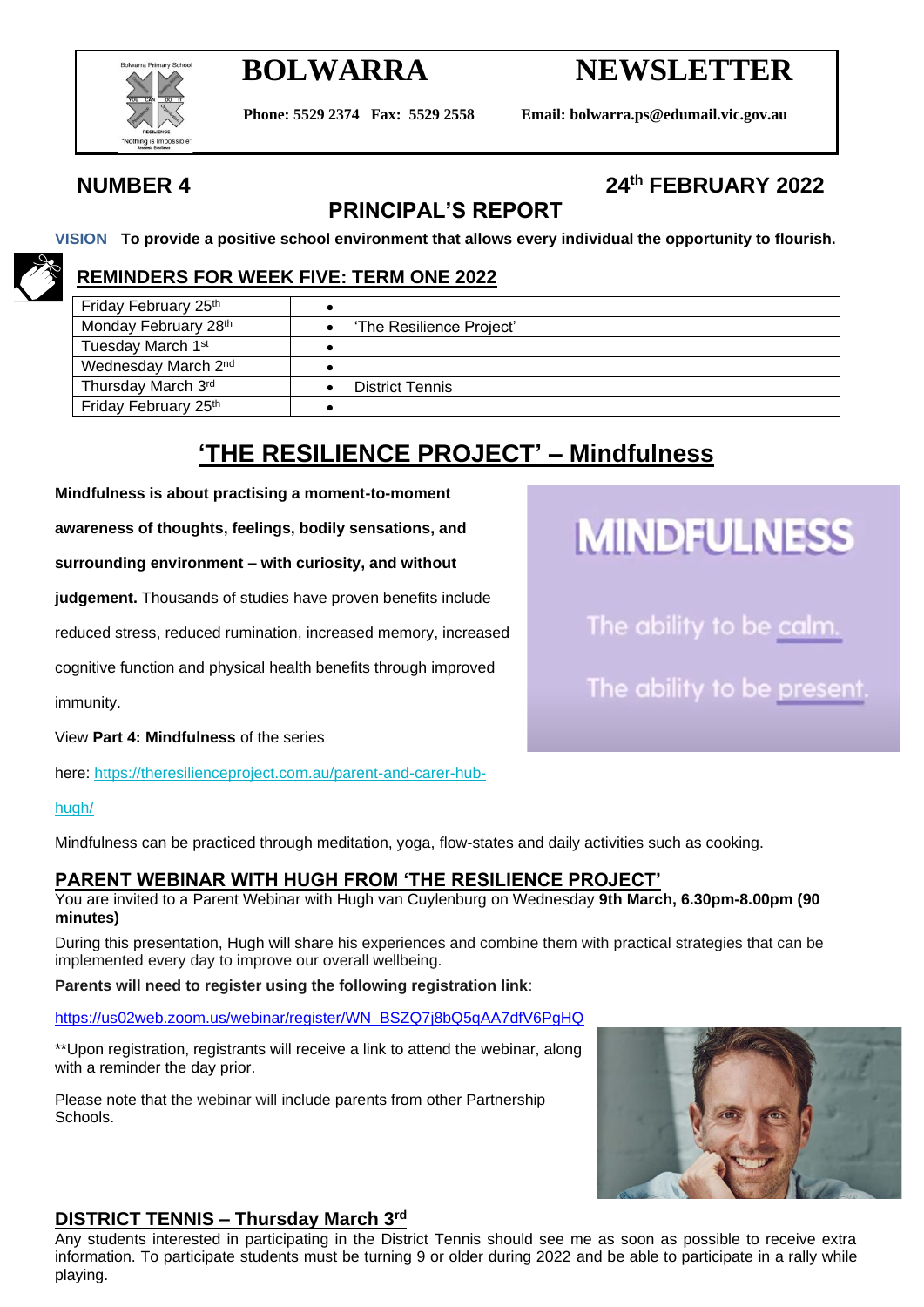#### **ACTIVE BANDS**

New Free Program. I am super excited to launch Athletic Australia's Active Bands to our PE program, and at zero cost to our school community!

Active Bands has been created to get kids moving and increase physical literacy. Research continually shows active kids perform better in the classroom and maintain better health and wellbeing.

Combining a super cool wristband with an interactive app, Active Bands is a fun, FREE way for kids to keep active and be rewarded along the way. It can be hard to think of ideas to keep our kids active and having fun. Active Bands solves that problem by providing heaps of fun activities and challenges for kids to complete.

Best of all your child can use their Active Band at home and at school. We will be using Active Bands at school during selected physical activities, so let's capture all of their physical activity together!



Next week your child will bring home their new Weet-Bix Active Bands

wristband. Please scan the QR code on the backing card, follow the easy prompts to download the app and register your child's wristband.

For more information go to [weetbixactivebands.com.au](https://aus01.safelinks.protection.outlook.com/?url=https%3A%2F%2Fweetbixactivebands.com.au%2F&data=04%7C01%7Clee.gibbons%40education.vic.gov.au%7Cc5bac45081444d82f89e08d9f1125048%7Cd96cb3371a8744cfb69b3cec334a4c1f%7C0%7C0%7C637805884013041438%7CUnknown%7CTWFpbGZsb3d8eyJWIjoiMC4wLjAwMDAiLCJQIjoiV2luMzIiLCJBTiI6Ik1haWwiLCJXVCI6Mn0%3D%7C0&sdata=ZopbExkq7EC%2F41X%2B%2FIIIYxXe2UikSLkM4FDD07vzrLM%3D&reserved=0)



This is not a compulsory program. It is ok if student/families don't want to participate.

#### **SCHOOL COUNCIL**

Nominations for School Council are currently open. The timeline for the School Council Election Process is as follows;

- Friday 25th February Call for nominations
- Friday 4th March Nominations close.
- On or before Friday 11th March should nominations exceed the number of vacancies a ballot will take place. Ballot papers distributed.
- Thursday 17<sup>th</sup> March Close of ballot
- Friday 18th March Count of votes and declaration of the poll
- Wednesday 23rd March School Council AGM

If you have any questions about this process, please ring me or come into see me.

#### **'TEACH THE TEACHER' – Student Leaders**

Our student leaders worked hard yesterday at their first 'Teach The Teacher' session in Heywood. The session was led by VicSRC (Victorian Student Representative Council). The workshop equipped our student leaders with skills that will enable them to gather information on 'Engagement in School' from their fellow students at Bolwarra.

Student Leaders from Bundarra, Narrawong, Dartmoor, Heywood Consolidated, Portland North, Merino and Casterton also attended.

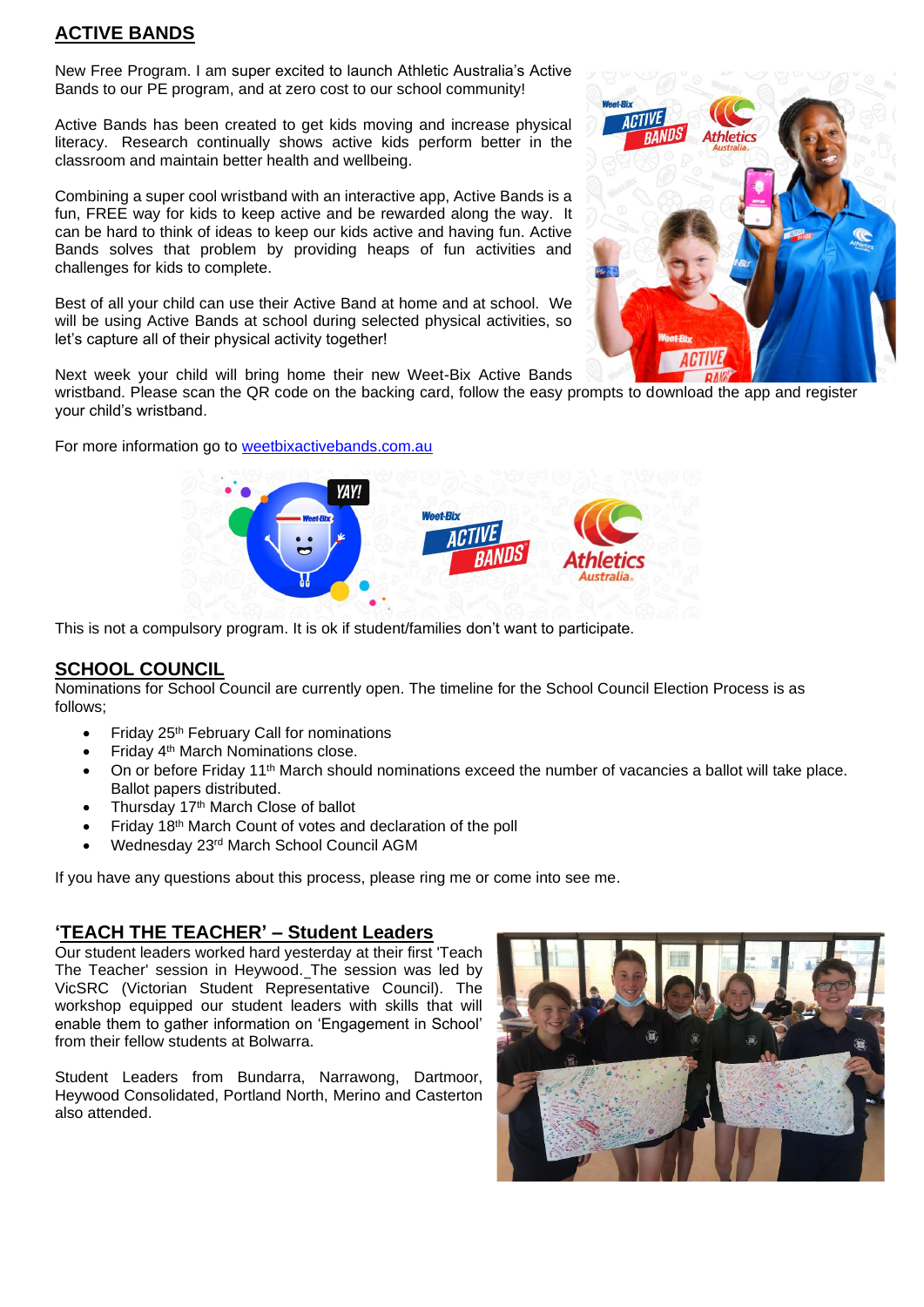#### **EXTRA-CURRICULA TERM 1 DATE 2022**

| <b>March</b> | Thursday  | 3 <sup>rd</sup>  |    | <b>District Tennis</b>              |
|--------------|-----------|------------------|----|-------------------------------------|
|              | Friday    | 4 <sup>th</sup>  | ۰. | Division Swimming                   |
|              |           |                  |    | <b>Flourishing Friday</b>           |
|              | Wednesday | 9 <sup>th</sup>  |    | Parent Webinar with Hugh 6:30pm     |
|              | Friday    | 11 <sup>th</sup> |    | <b>Flourishing Friday Excursion</b> |
|              | Monday    | 14 <sup>th</sup> | ۰  | <b>Labour Day Holiday</b>           |
|              | Friday    | 18 <sup>th</sup> |    | <b>Flourishing Friday</b>           |
|              | Wednesday | 23 <sup>rd</sup> |    | School Council AGM 7pm              |
|              | Friday    | 25 <sup>th</sup> | -  | <b>Rural Athletics</b>              |
|              | Wednesday | 30 <sup>th</sup> |    | BMX Show 9:30am                     |
| April        | Friday    | 1 <sup>st</sup>  |    | <b>Flourishing Friday</b>           |
|              | Tuesdav   | 5 <sup>th</sup>  |    | <b>District Athletics</b>           |
|              | Friday    | 8 <sup>th</sup>  |    | Last Day of Term 1                  |
|              |           |                  |    | <b>LEE GIBBONS</b><br>PRINCIPAL     |

**HAPPY BIRTHDAY** to Chad Daniel who turns 12 on Wednesday.

**STATEMENTS:-** Parent Payment Policy and Statements are attached to today's newsletter. Any existing credit balances from 2021 have been allocated to this years' Extra-Curricular Items and Activity charges. Please read the Parent Payment Policy (last page) for an explanation of all charges. Please contact Nicole if you have any queries regarding your statement and/or the Parent Payment Policy.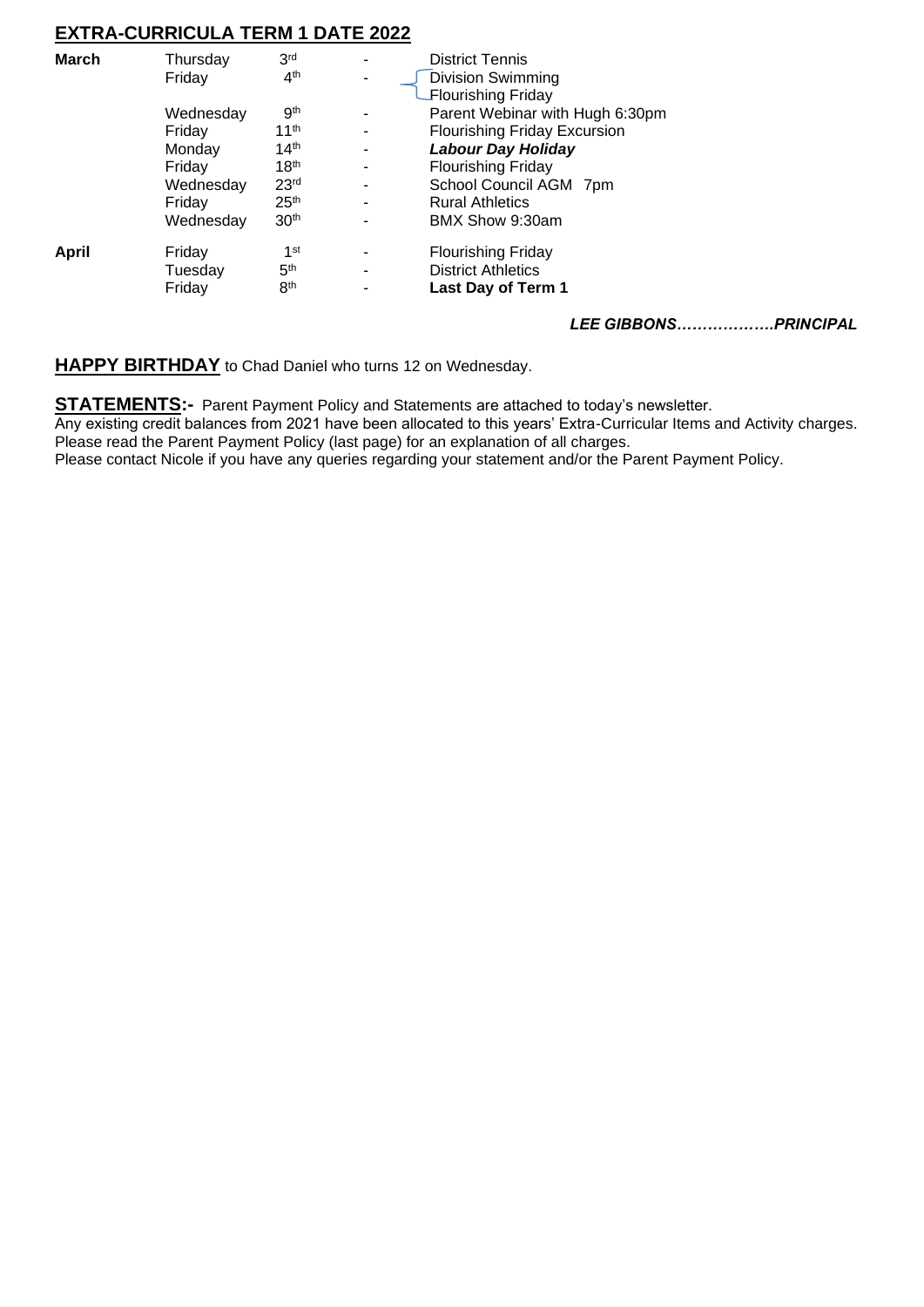# **Parent & Commmunity Presentation**

#### At The Resilience Project, our mission is to teach positive mental health strategies to help people build happiness and resilience.

Some of the mental health statistics in our country are startling. Looking after our mental health doesn't have to be.

We are especially committed to delivering programs in primary and secondary schools. These settings have the greatest opportunity to instil positive wellbeing habits in our youth, and rewrite the confronting mental health statistics.



One in four adolescents will experience mental health problems this year and nearly two thirds of them will not seek help.





Alarmingly, one in seven primary school students are also likely to experience mental health problems this year.



Through engaging presentations, student curriculum, teacher resources and digital content, our School Program supports mental health not just in the classroom, but also in the family home.

During our Parent & Community Presentation, Hugh van Cuylenburg or Martin Heppell will share their experiences and combine them with practical strategies that can be implemented every day to improve our overall wellbeing.

The research is clear; the more positive emotion you experience, the more resilient you will be. For that reason we focus on three key pillars that have been proven to cultivate positive emotion; Gratitude, Empathy and Mindfulness (GEM).

### **Key Takeaways**

As parents and carers, we know you want to show up for your kids, support their mental health, and encourage them to be the best they can be. An important part of showing up for our children, however, is first showing up for ourselves.

Our Parent & Carer Presentation will help you...

- Equip yourself with simple, practical tools to look after your own wellbeing.
- Be informed of the confronting mental health statistics in our country, and understand why prevention is the key to changing this narrative (especially for our children).
- Learn about GEM (Gratitude, Empathy & Mindfulness) the evidence-based principles your kids' are living and breathing at school to feel happier and build resilience.
- Feel confident in holding positive wellbeing discussions with your family.



hello@theresilienceproject.com.au | (03) 9113 9302 | theresilienceproject.com.au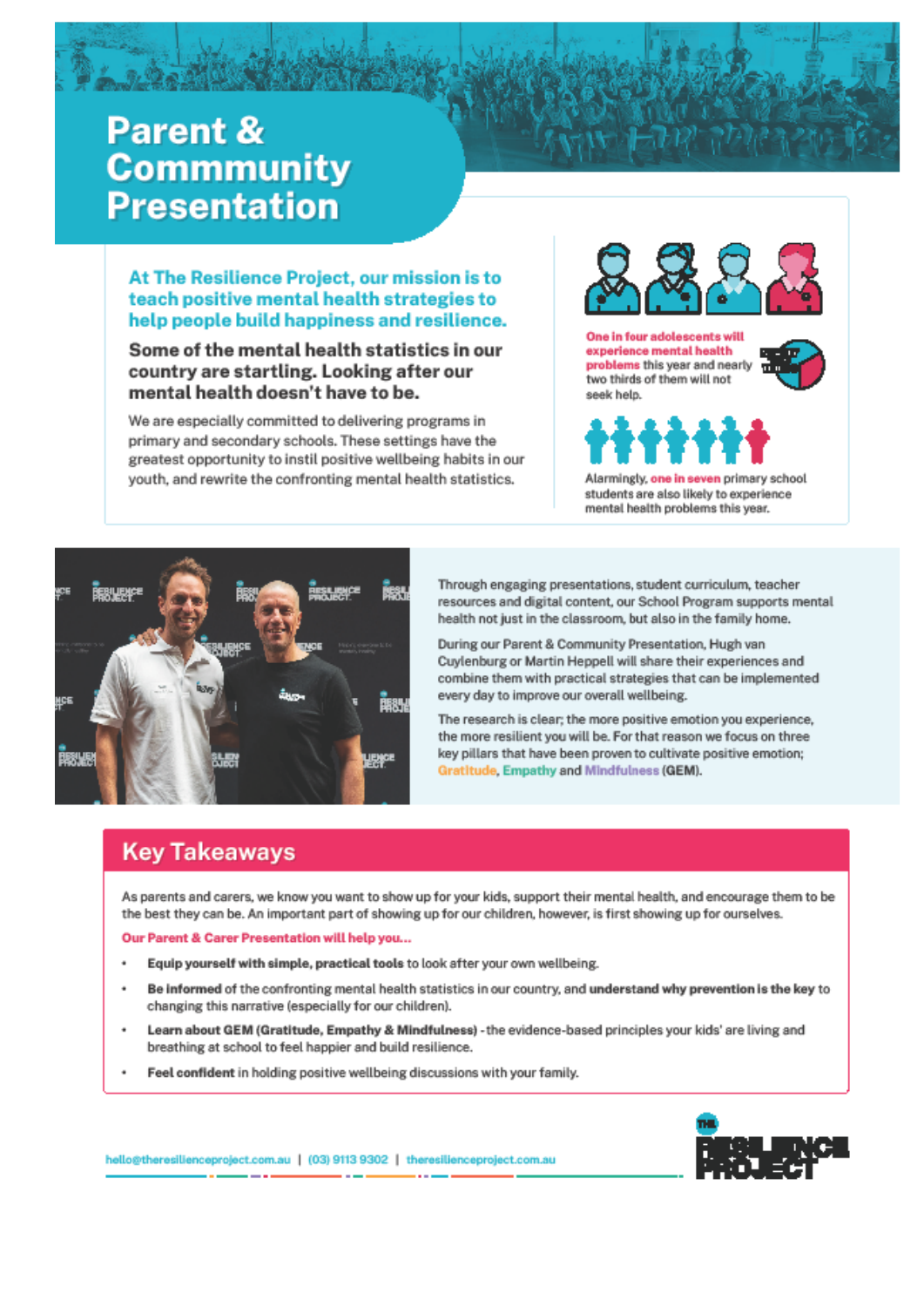# **Portland Secondary**

College

Creating the Opportunities

#### **Information Night Monday 7th March**

Family information session commencing at 6pm in the Junior Wing Building.

#### Open Day & **Scholarship Testing Friday 18th March**

Current Grade 6 students are invited to spend the day at PSC. Students interested in applying for scholarships are invited to remain at school for testing (for a 4.30 pick up). Academic, Arts, Community Involvement/Sporting & Leadership Scholarships will be available for Year 7 students in

2023.

#### **Junior School Showcase Monday 9th May**

 $\hat{\bullet}$ 

Current and perspective families are invited to join us at the Junior School Showcase as we celebrate exceptional Year 7 & 8 student & faculty work that has taken place over term 1. Community members are encouraged to attend.

For more information about the exciting opportunities at Portland Secondary College or to book an alternative tour or scholarship time please phone Sally Dunstan on 5523 1344.



Please register for our Open Day and Scholarship Testing here: **DXW** 

# **Join the Bolwarra-Narrawong School Dads' Group**